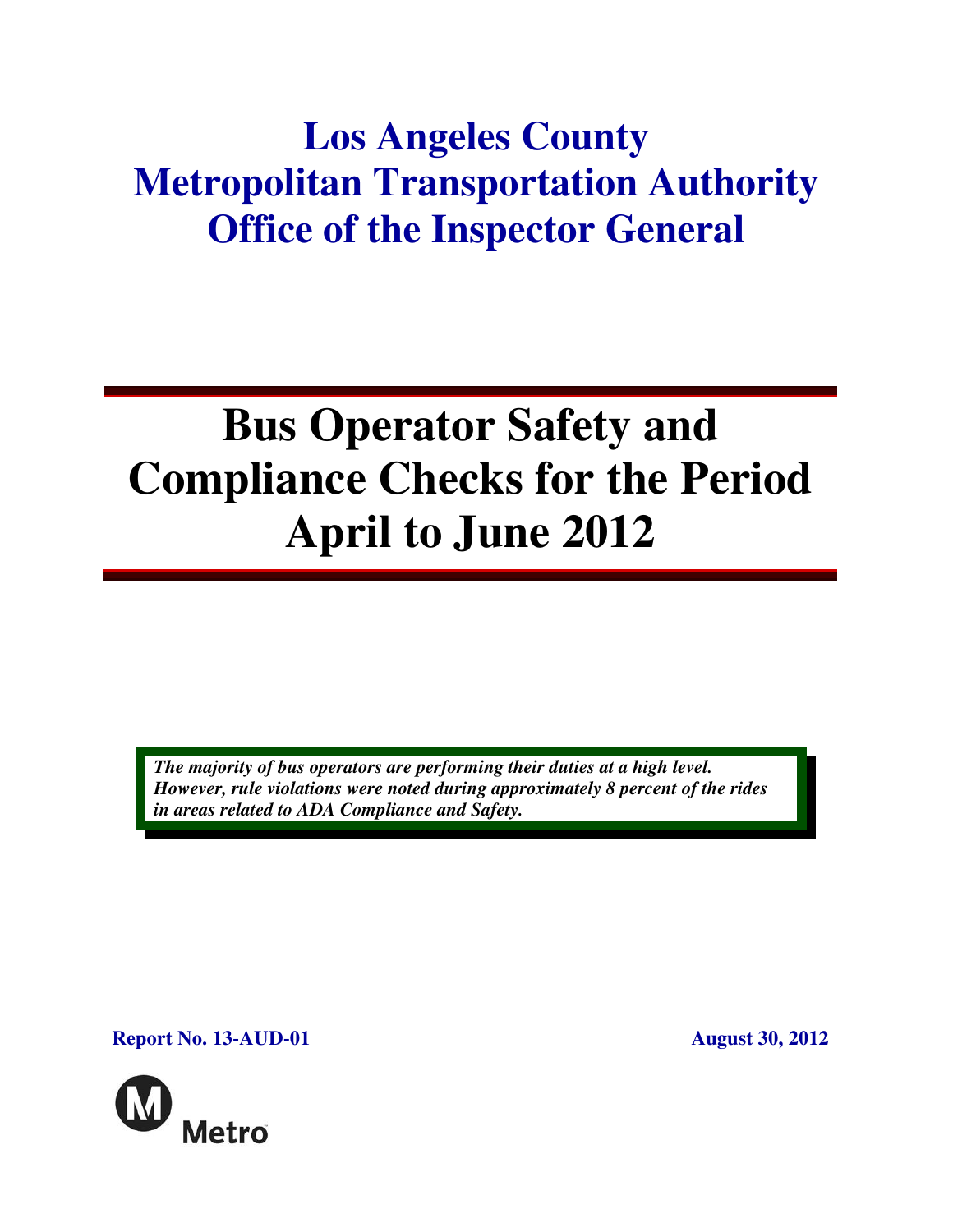

Los Angeles, CA 90017

**DATE:** August 30, 2012

**TO:** Chief Executive Officer

olomi **FROM:** Jack Shigetomi

Deputy Inspector General for Audits

#### **SUBJECT: Report on Bus Operator Safety and Compliance Checks for the Period April to June 2012 (Report No. 13-AUD-01)**

The Office of the Inspector General implemented an undercover "ride along" program to monitor bus operations. This program is intended to supplement any action that Metro might undertake to monitor and confirm bus operator compliance with safety and customer service policies, such as the prohibition on use of cell phones while driving, calling out stops if the automated system is not in use, and various Americans with Disability Act compliance matters.

This report summarizes our observations of bus operations for the period April to June 2012. During the period, we completed 153 observations of Metro bus operators. Overall, we found that most operators performed their duties in accordance with Metro policies and rules. We found rule violations in 12 of the 153 observations made; one observation had more than one violation. We observed a total of 13 violations and issued 10 written notifications to operators. For all of the written notifications, management provided us with feedback on corrective action taken.

On August 23, 2012, we provided Metro management with a draft report for their review.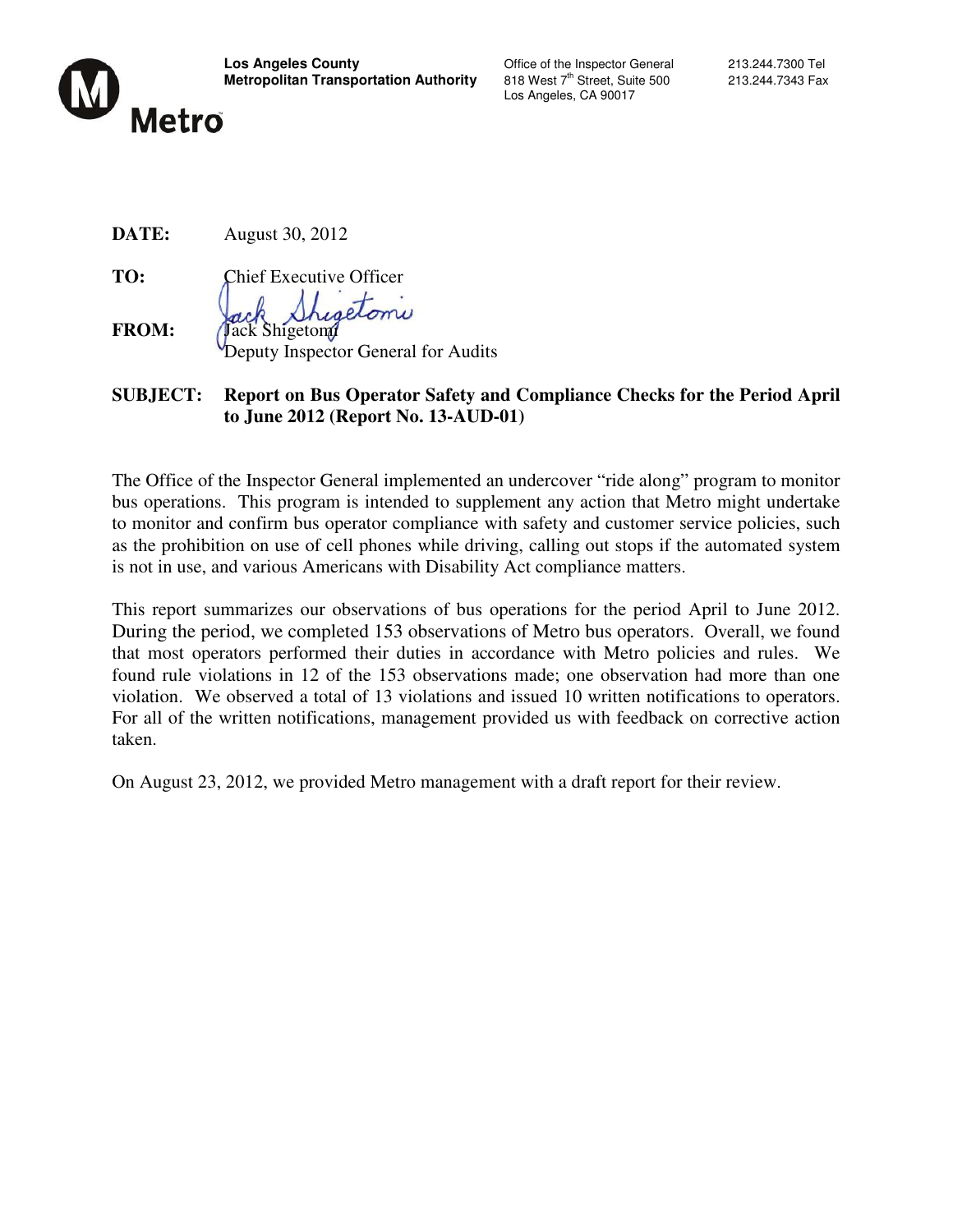## TABLE OF CONTENTS

#### Page

|                |                                                           | $\mathbf{1}$   |
|----------------|-----------------------------------------------------------|----------------|
|                |                                                           | $\mathbf{1}$   |
|                |                                                           | $\overline{2}$ |
|                |                                                           | $\overline{2}$ |
| А.             |                                                           | 3              |
|                |                                                           | 3              |
|                | 2. Wheelchair Securement Instructions not Followed        | $\overline{4}$ |
| В.             |                                                           | 5              |
|                |                                                           | 5              |
|                |                                                           | 5              |
|                | 3. Unnecessary Conversation while Operating Bus           | 6              |
|                |                                                           | 6              |
|                |                                                           | $\overline{7}$ |
|                | <b>ATTACHMENTS</b>                                        |                |
| А.             |                                                           | 8              |
| Β.             | Summary of Observation Results for the Last Four Quarters | 9              |
| $\mathsf{C}$ . |                                                           | 10             |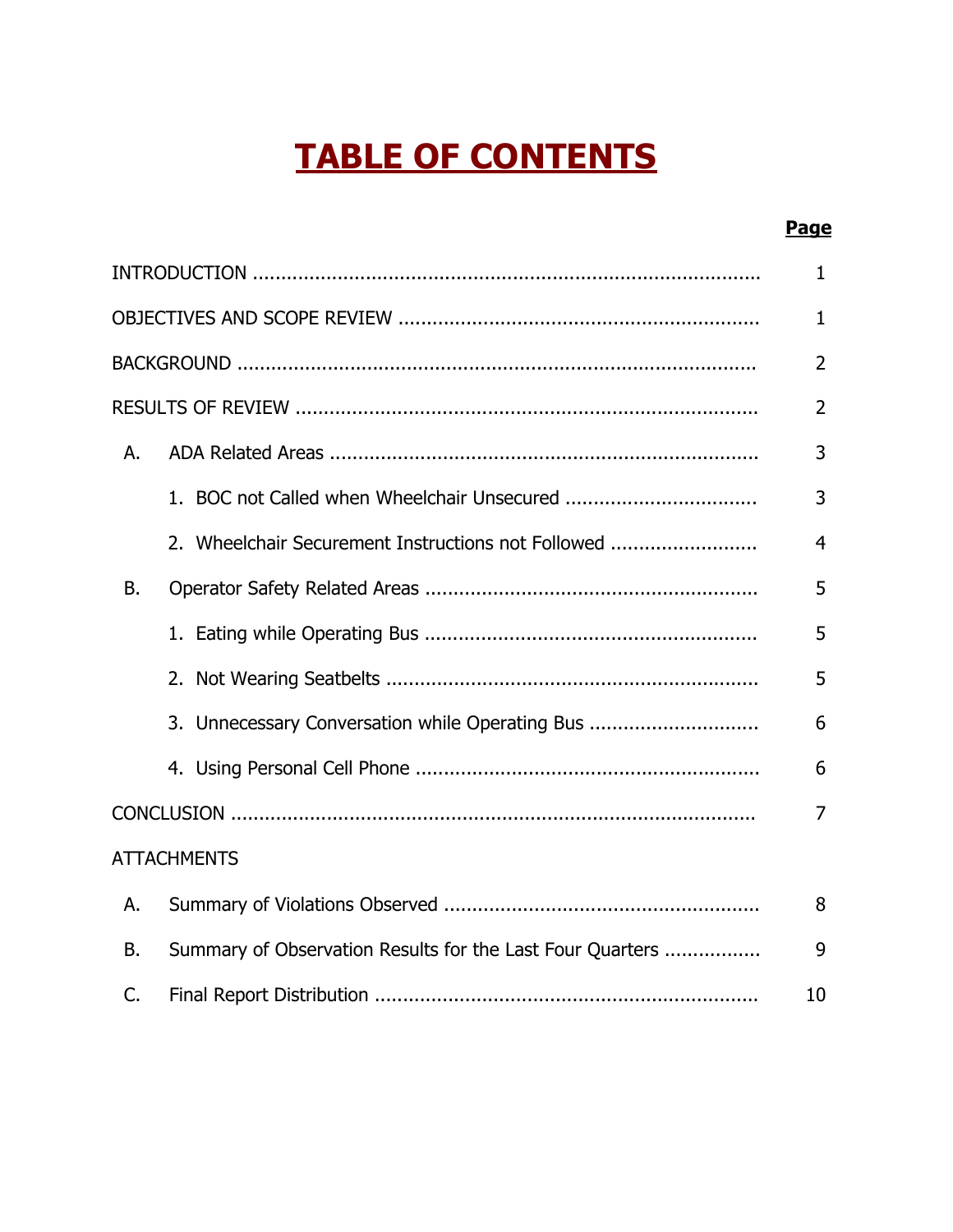### **INTRODUCTION**

In October 2009, the Office of the Inspector General (OIG) implemented an undercover "ride along" program to monitor bus operator performance to assist Metro in improving the efficiency and effectiveness of operations. This program is intended to supplement any action that Metro might undertake to monitor and confirm bus operator compliance with safety and customer service policies, such as the prohibition on use of cell phones while driving, calling out stops if the automated system is not in use, and various Americans with Disabilities Act (ADA) compliance matters. The OIG Audit and Investigation Units jointly performed this review. This report summarizes our observations of bus operator performance during the period April to June 2012.

As part of this monitoring program, OIG observers issue written notifications<sup>1</sup> to bus operators who commit significant violations. These violations include actions such as using personal cell phones, not wearing a seat belt, and not following certain ADA policies such as wheelchair securement. The immediate notification of the violations observed provides information to operators and management in a timely manner which is in accordance with union policy and gives management the ability to take further action, if deemed necessary.

Since the inception of the "ride along" program, we have issued ten previous quarterly reports. Two of these reports covered contract bus operations. Each report had a different focus for selecting the operators to be observed, such as Metro bus lines with the greatest number of complaints, bus operators who received the most complaints, and bus lines that received the most ADA complaints.

## **OBJECTIVES AND SCOPE OF REVIEW**

The objective of our review was to determine whether bus operators were complying with safety and customer service policies as well as various ADA compliance laws and regulations.

For this quarter, we focused on customer complaints received by Metro during the period September 2011 through February 2012. We analyzed a report<sup>2</sup> that showed customer complaints by bus line for this time period. Based on this report, we selected 14 bus lines for observation. During the period April to June 2012, we completed 153 observations of Metro bus operators. During the observations, we used a checklist to evaluate operator performance.

 $\overline{a}$ <sup>1</sup> The OIG modified the TOS Initial Report Forms by crossing out "TOS" and adding "OIG" on the forms. One copy of the form is given to the operator and a copy is sent to the applicable division manager.

<sup>&</sup>lt;sup>2</sup> Report prepared by the Customer Relations Department.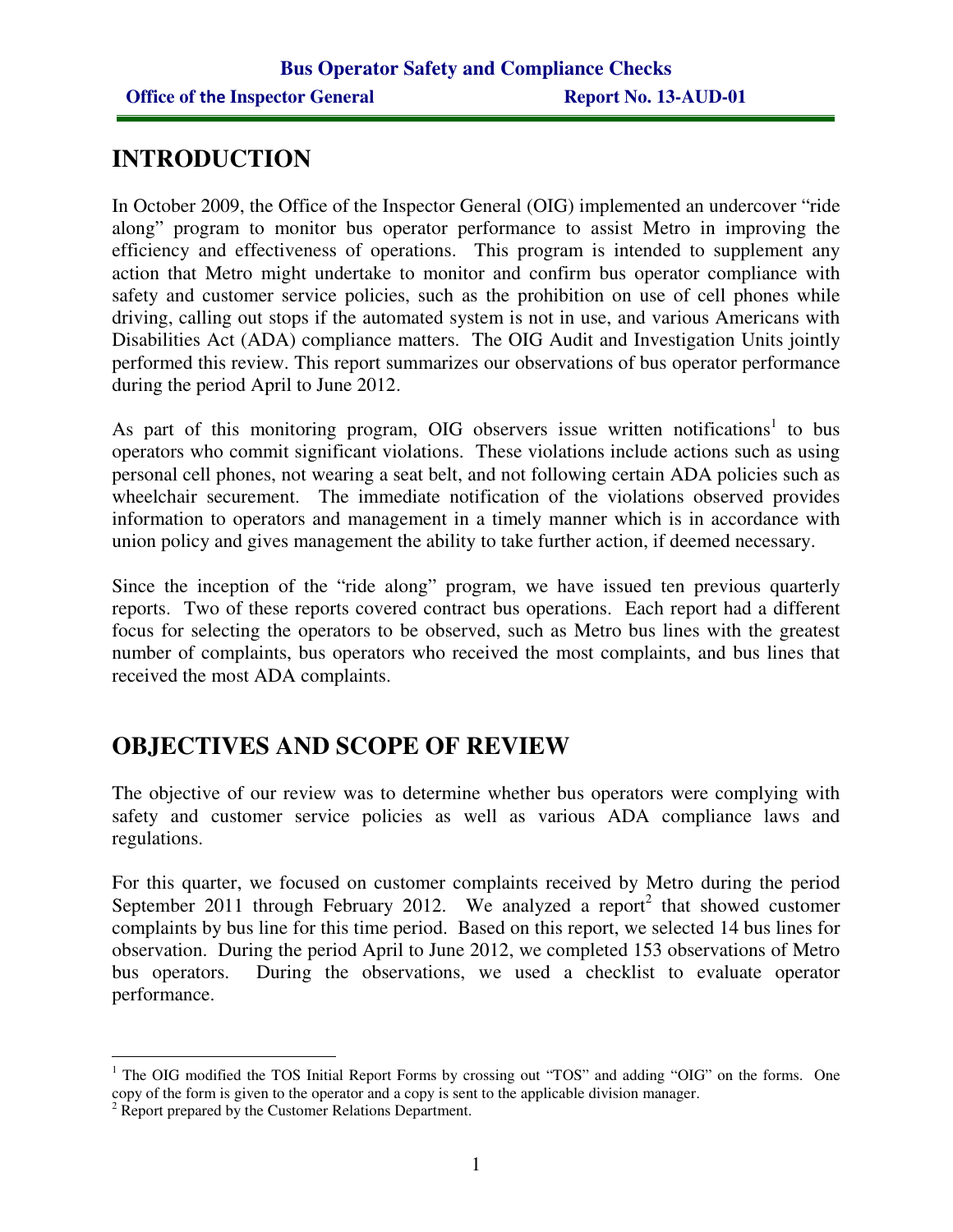This review is not an audit; therefore, Government Auditing Standards are not applicable.

## **BACKGROUND**

The Operator's Rulebook and Standard Operating Procedures (SOP) contains policies and procedures governing Metro bus operator performance. The rules and SOPs in the manual are based on the principles of safety and customer service, and the premise that every individual who boards a bus deserves a high standard of care and deserves to be treated with respect and dignity. The manual covers areas such as vehicle operations, operator's code of conduct, customer relations, and fare collection.

## **RESULTS OF REVIEW**

Our observations of bus operator performance showed that the majority of operators complied with Metro policies and rules. Of the 153 observations made by OIG observers, no violations were found during 141 (92%) observations. However, 13 violations were found during 12 (8%) of the observations (one observation noted two violations). A total of 10 written notifications were issued. The 13 violations observed were in the areas of ADA (6) and safety (7); see chart below.



#### **Chart 1: Violations by Category**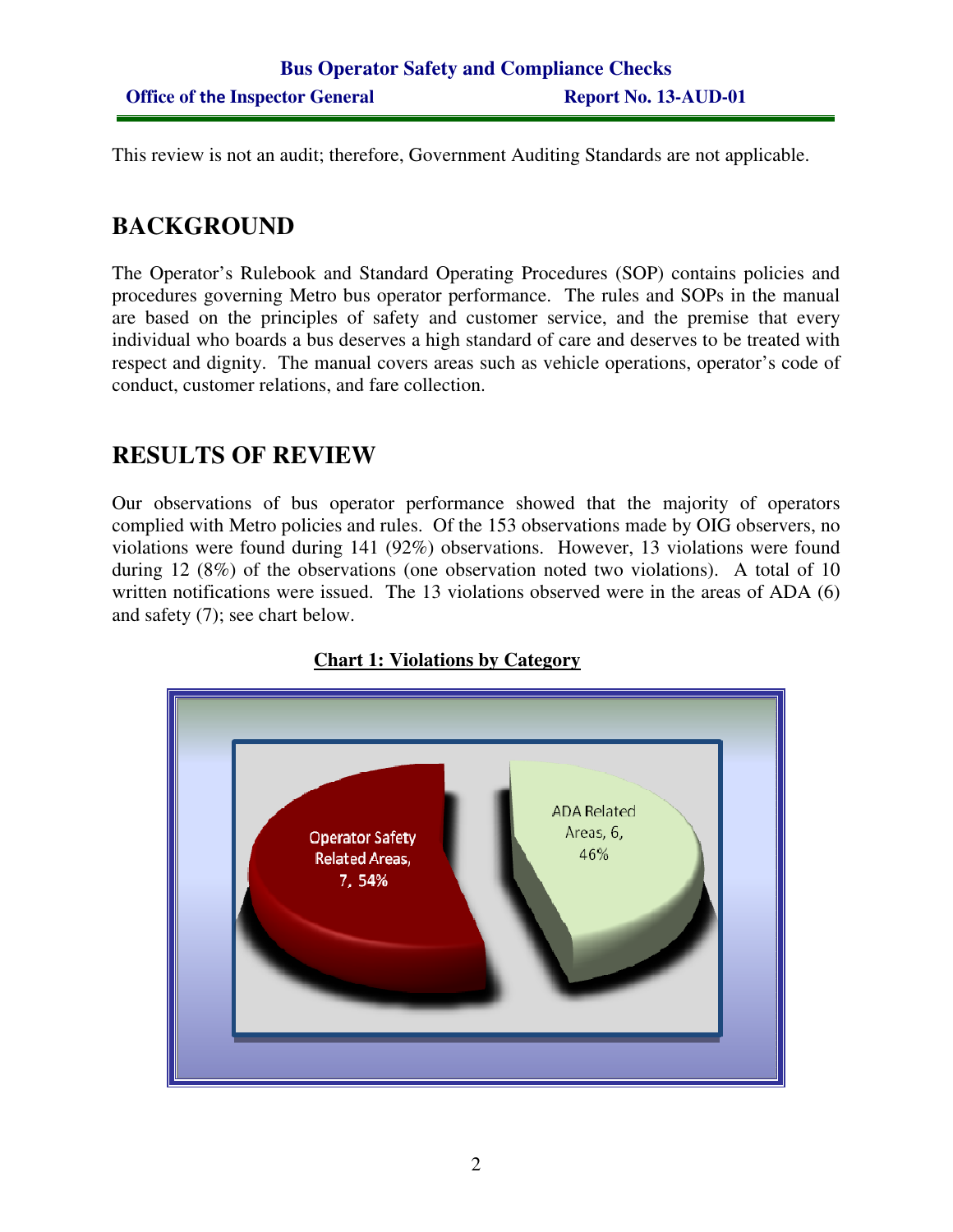#### **A. ADA Related Areas**

We observed six ADA related violations:

- two instances where Bus Operations Control (BOC) was not notified when a wheelchair patron declined to be secured, and
- four instances where bus operator did not fully adhere to Metro's wheelchair securement policy.

#### **1. BOC not Called when Wheelchair Unsecured**

Twenty-nine wheelchair customers boarded Metro buses during our observations. Of this total, 25 wheelchair customers declined securement. However, in two of these instances, one operator<sup>3</sup> did not notify BOC that the wheelchair customer declined securement. Section 7.110 of the Operator's Rulebook and Standard Operating Procedures states: "In the event a customer in a wheelchair refuses to be secured, Operators may not refuse to transport the customer; however, notify BOC of the customer's refusal to be secured at the time the wheelchair boarding is reported." Management advised the OIG that the operator was counseled regarding compliance with OPS Notice 11 and Section 7 of the Operator's Rulebook and Standard Operating Procedures Manual.

#### Additional ADA Related Matter Concerning Notification of BOC

During a recent separate investigation of a complaint from a wheelchair patron, we reviewed three Metro Bus Incident Reports. In each complaint, the patron alleged that the bus operator passed her up. Review of these incidents by Operations management determined that the operators had reasons for declining boarding of the patron such as the ramp is broken or the bus is full. However, in each instance the operator did not adhere to Section 7:15 of the Operator's Rulebook and Standard Operating Procedures which states:

"To be in compliance, every Operator shall provide customers with disabilities equal access to Metro services as it is available to all customers...If for any reason, a customer...with a disability is unable to board, Operators must (in the presence of the customer before departing the location) notify BOC...of

- Customer's location,
- Customer's destination,

<sup>&</sup>lt;sup>3</sup> The same bus operator was observed twice for not adhering to the policy; the two violations were noted during two separate undercover bus rides.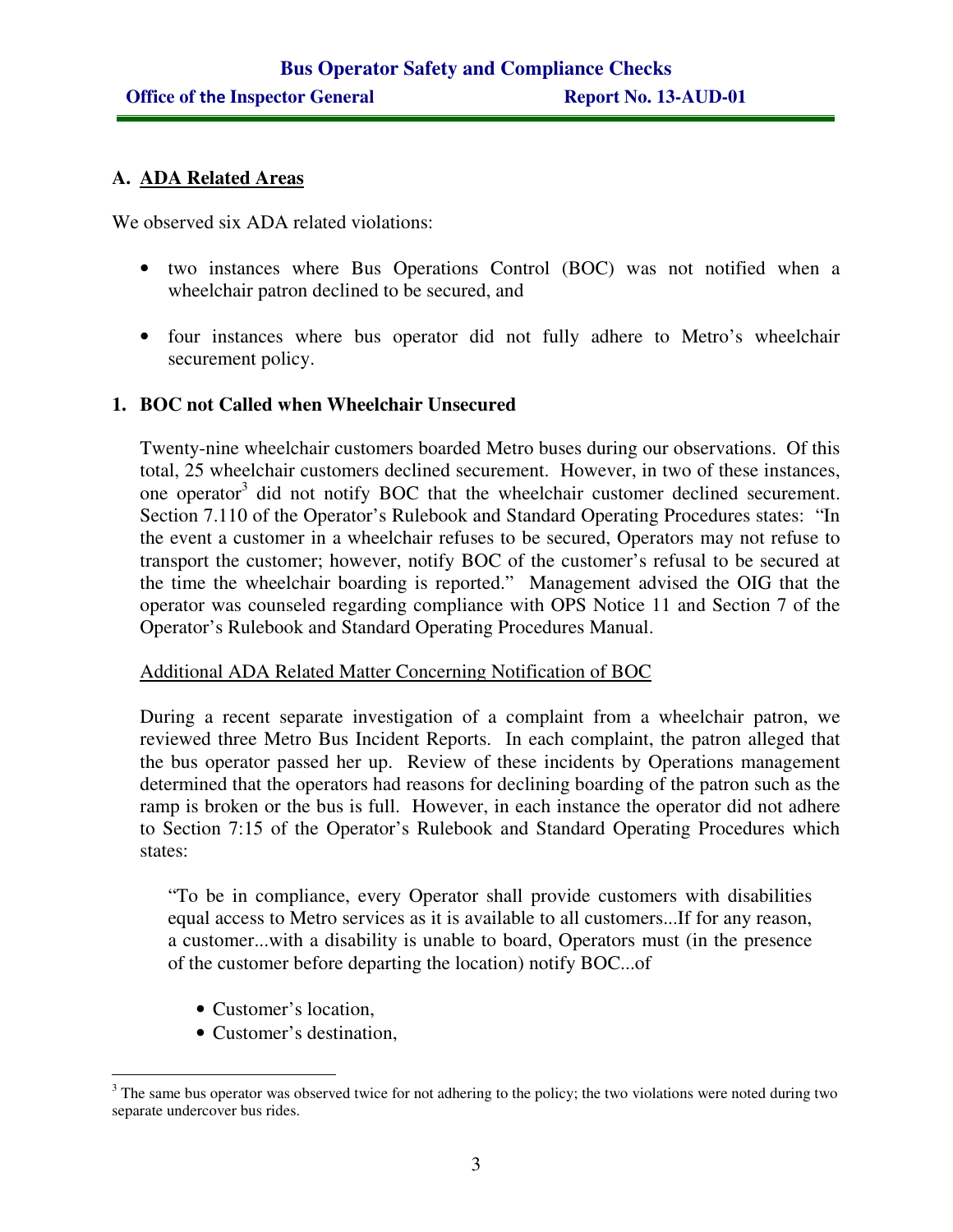- Reason the customer could not be accommodated, and
- Number of persons traveling with the customer."

It is important that operators adhere to the rules for notifying BOC when wheelchairs are not secured and when patrons with disabilities are unable to board the bus. This notification documents such incidents and ensures that patrons with disabilities who are unable to board are not stranded.

#### **2. Wheelchair Securement Instructions not Followed**

During the 29 observations when a wheelchair customer boarded the Metro bus, we observed four bus operators who did not fully adhere to Metro's wheelchair securement policy. Specifically, the bus operator did not rise from his/her seat and move to the securement area as required by policy. Operations General Notice OPS# 11-070 states: "When boarding a customer using a wheelchair, the Operator is required to:

- Rise from the operator's seat,
- Move to the securement area,
- Request that customers who may be seated in the designated wheelchair securement area move to another seat, and
- Lift the seat and prepare the area for wheelchair securement."

We provided each of the four operators with a written notification of this violation. Management advised us that the following actions were taken:

- Two operators received training and were verbally warned for violating requirements in OPS # 11-070.
- The third operator received counseling and retraining on OPS #11-070.
- The fourth operator was issued a Trans-19 (Major ADA Rule Violation).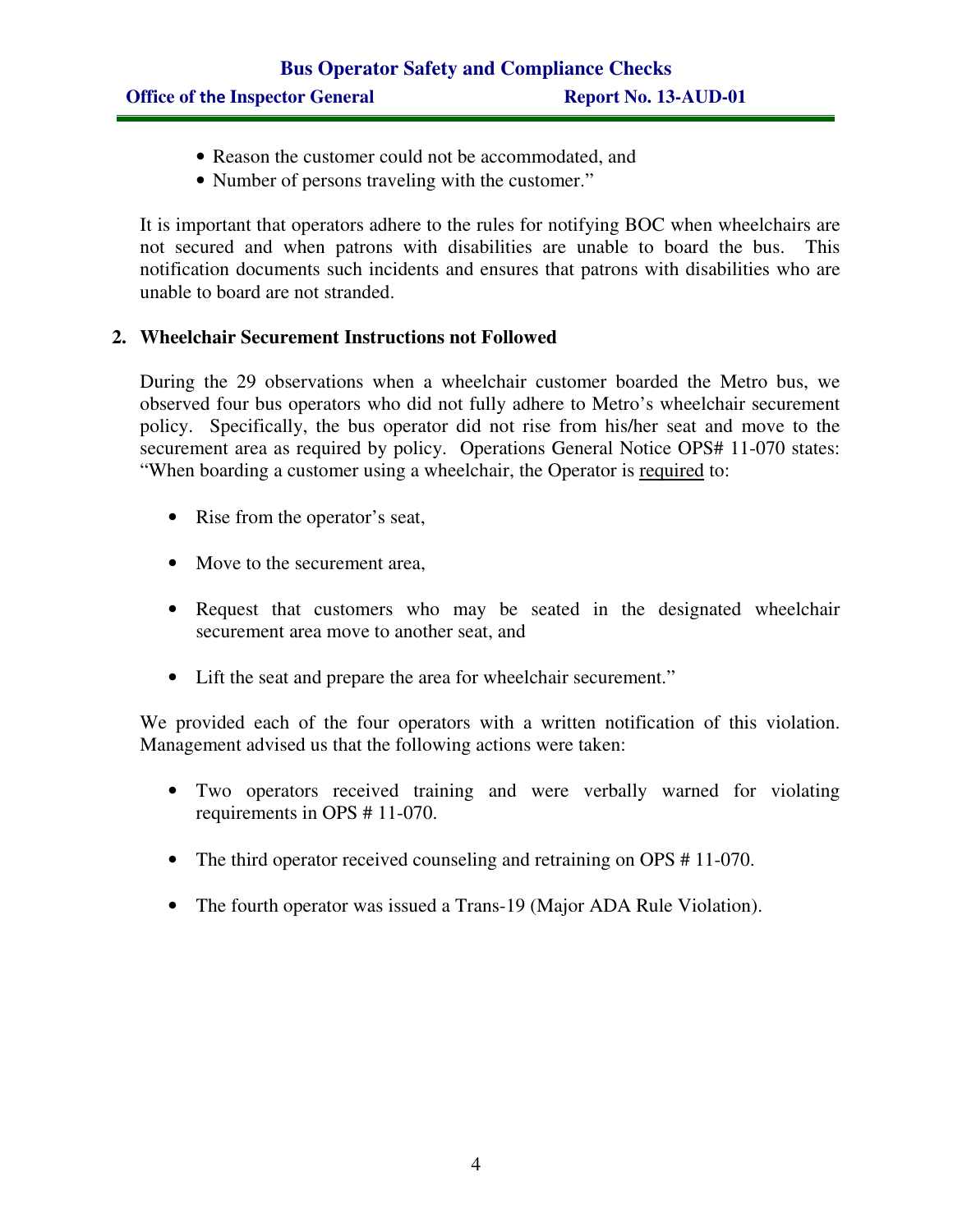#### **B. Operator Safety Related Areas**

We observed seven violations related to safety areas. The violations included eating and/or drinking while driving, using a personal cell phone, not wearing seatbelt while operating the bus, and unnecessary conversation with patron while the bus is in service:



#### **Chart 3: Violations Related to Operator Safety Areas**

#### **1. Eating While Operating Bus**

We observed 4 operators eating and/or drinking while operating a Metro bus, and provided each operator with a written notification of the violation. All 4 operators were drinking a beverage of some type and one was also snacking on food from a small bag. Section 4:14 of the Operator's Rulebook states: "Operators must not consume food and/or beverages at any time while operating any Metro vehicle or while riding as a passenger, whether the vehicle is in or out of service." Eating or drinking while driving a bus could distract the operator and increase the risk of injuries or accidents. Management advised us that all four operators were charged with a major violation, counseled, and given training.

#### **2. Not Wearing Seatbelt**

We observed a bus operator who did not wear his seat belt while operating a Metro bus, and provided the operator with a written notification of this violation. Section 2.39 of the Operator's Rulebook states: "The use of seatbelts and shoulder belts (if equipped) is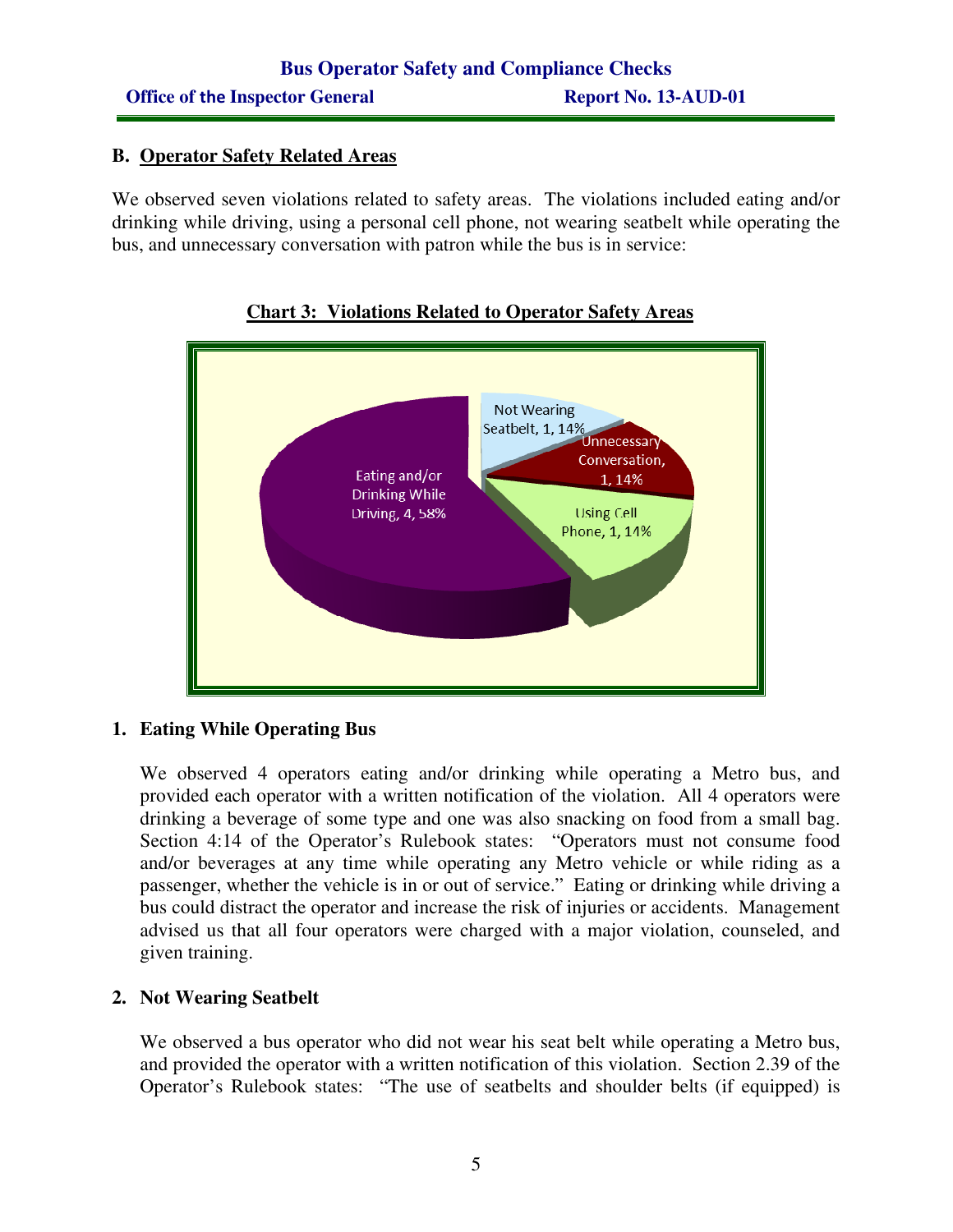## **Bus Operator Safety and Compliance Checks Office of the Inspector General Report No. 13-AUD-01**

mandatory when operating any Metro vehicle." Usage of seat belts helps to protect the operator from serious injury or death in case of an accident. Upon receiving the written OIG notification, the Transportation Manager advised that this violation was noted in the operator's file.

#### **3. Unnecessary Conversation while Operating Bus**

We observed a bus operator conducting unnecessary conversation with a patron while operating the bus. We provided the operator with a written notification of this violation. The operator was unnecessarily conversing with a patron about non-Metro business matters during the entire observation period (over 30 minutes) while the bus was in service. The patron was leaning against the back and to the side of operator's seat while talking to the operator. Unnecessary conversation with patrons is prohibited by Metro operator rules because it could distract the operator from driving safely and performing his/her important duties of operating the bus and providing service to patrons.

The Operator's Rulebook states:

- Section 3.24: "When operating any Metro vehicle, Operators must devote full attention to driving and traffic conditions. DO NOT engage in any unnecessary conversation while operating the bus."
- Section 7.05: "Avoid all unnecessary conversation while the bus is in motion. Questions should be answered briefly and politely, without diverting attention from the road."
- Section 1.22: "Operators must make their safety and that of the customers the highest priority at all times. Safety must never be sacrificed for schedule adherence or customer convenience."

Management advised the OIG that operator was charged with a minor rule violation for unsafe operation and was assessed a caution.

#### **4. Using Personal Cell Phone**

We observed a bus operator using his personal cell phone when the bus was in service with passengers aboard. We provided the operator with a written notification for this violation. Specifically, at a bus stop the operator exited the bus and made a call using his personal cell phone. Although the call was short, the bus was full of passengers at the time and operator left bus engine running and unattended contrary to policy. The operator's inappropriate behavior delayed the bus and put the passengers on the unattended bus at risk such as someone driving off with the bus or movement of the bus without an operator at the wheel.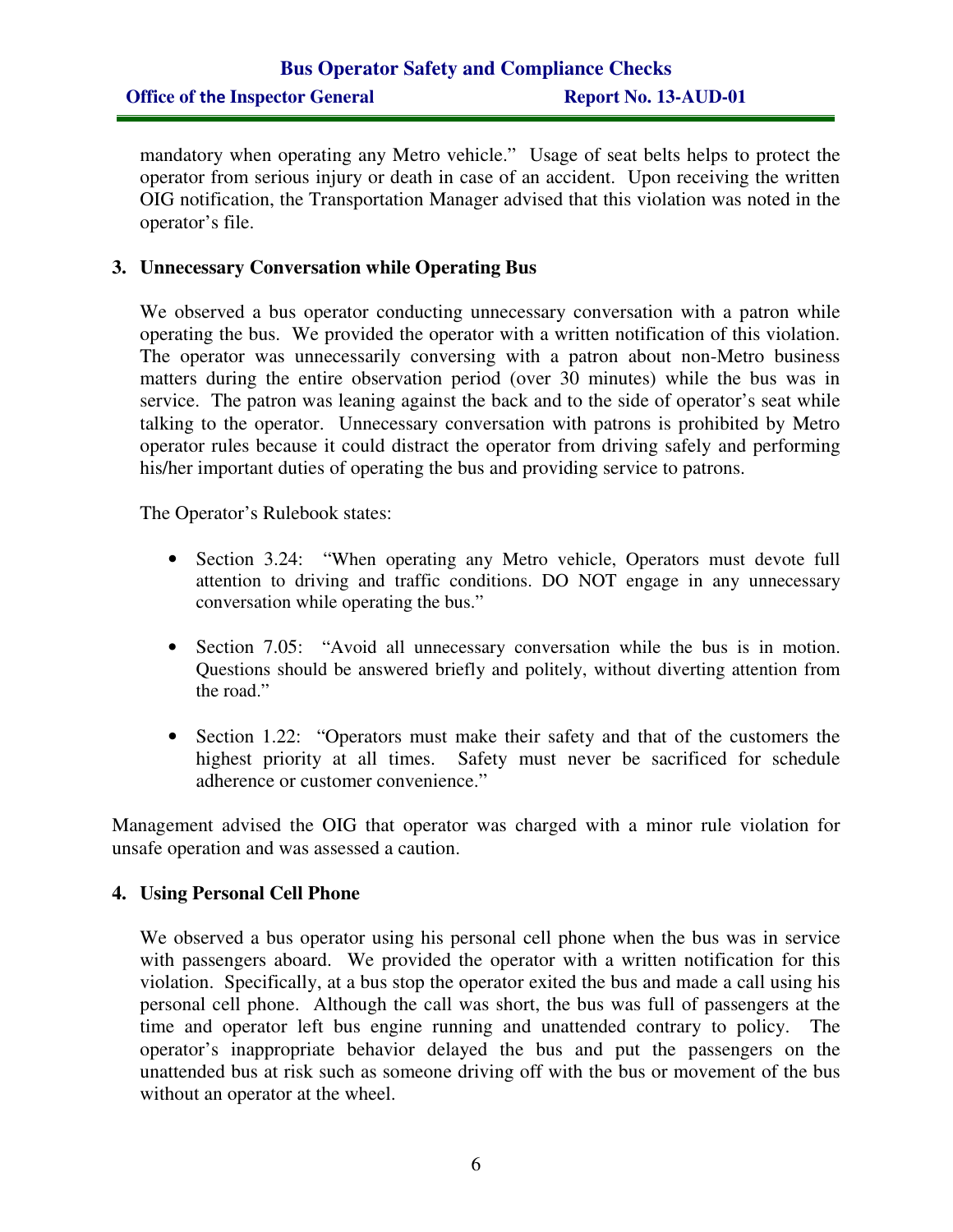The Operator's Rulebook states:

- Section 1.25: "All electronic devices must be off and not visible when operating any Metro vehicle...Such devices may be used during layovers; however, Operators must use common sense and good judgment to avoid conflict with customers."
- Section 2.119: "Any Metro vehicle left unattended at any location will be secured as follows:
	- o Gear shift selector in neutral
	- o Wheels curbed (if applicable)
	- o Parking brake set
	- o Engine off "

The Transportation Manager interviewed the bus operator. The operator stated that at the layover location, he spoke with his daughter about a lunch date. When he resumed his bus route, the operator got off the bus (at Pico Boulevard and La Brea Avenue) and called his daughter back to cancel the lunch appointment. The Division Transportation Manager stated that the operator did not use common sense in this apparent nonemergency situation. The Division Manager advised the OIG that the operator was counseled and given a verbal warning for violation of rules 1.25 and 2.119. Also the incident was entered into the operator's record for management review.

## **CONCLUSION**

During the quarter, we completed 153 observations of Metro bus operators. We found that the majority of Metro bus operators are performing their duties at a high level and take pride in providing the best customer service to bus patrons. To ensure that operator performance stays at a high level, Management should continue to stress the importance of adhering to all policies and procedures. Based on the results of our review, management should emphasize compliance with rules related to:

- calling BOC when wheelchairs are not secured,
- calling BOC when patrons with disabilities are unable to board the bus,
- wearing seat belt when operating bus,
- refraining from eating or drinking while operating bus,
- refraining from unnecessary conversation with patrons, and
- not using personal cell phone while bus is in service.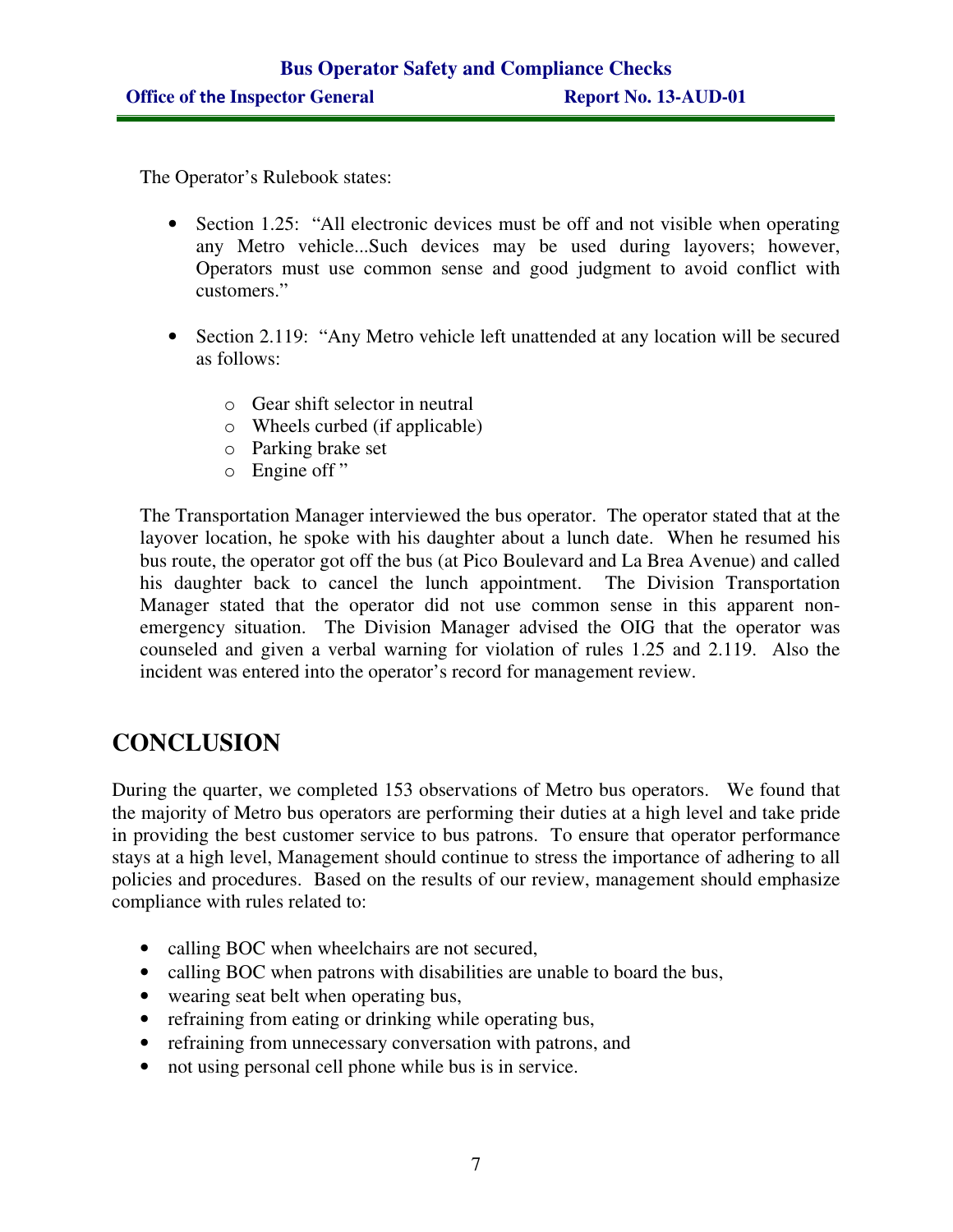## **Summary of Violations Observed April to June 2012**

| <b>Observation Areas</b>                                    | <b>Instances</b><br><b>Observed</b> |
|-------------------------------------------------------------|-------------------------------------|
| <b>ADA Related Areas</b>                                    |                                     |
| Operator did not rise from seat and move to securement area |                                     |
| Wheelchair patron not secured, BOC not called               | っ                                   |
|                                                             |                                     |
| <b>Operator Safety Areas</b>                                |                                     |
| Eating or drinking while driving bus                        | 4                                   |
| Not wearing seat belt                                       |                                     |
| Unnecessary conversation while bus in service               |                                     |
| Using personal cell phone while bus in service              |                                     |
| <b>TOTAL</b>                                                |                                     |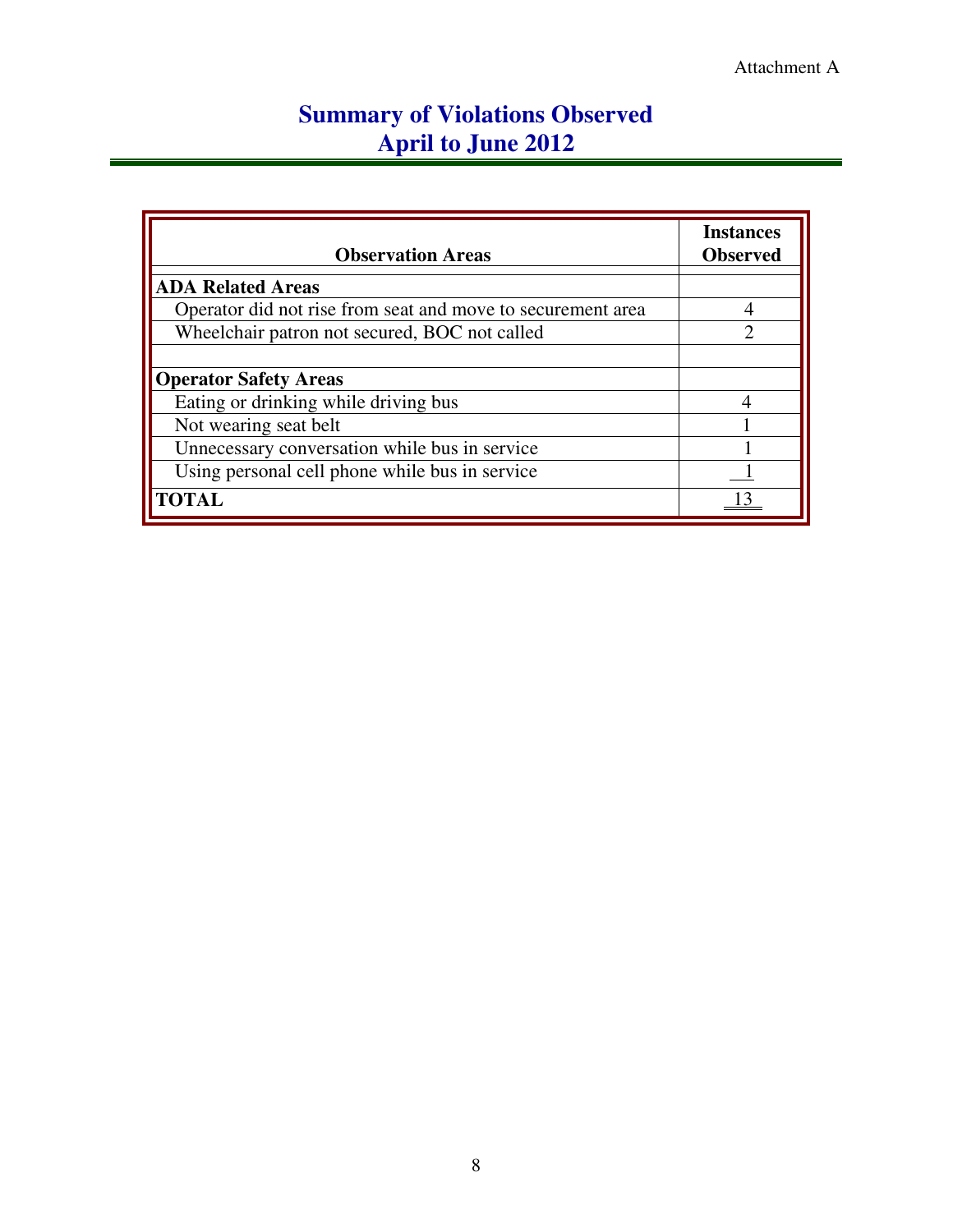## **Summary of Observation Results For the Last Four Quarters**

| <b>Observation Areas</b>                                       | <b>Instances Observed</b>        |                       |                              |                       |
|----------------------------------------------------------------|----------------------------------|-----------------------|------------------------------|-----------------------|
|                                                                | <b>Jul to Sep</b><br>2011 (A, B) | Oct to Dec<br>2011(B) | <b>Jan to Mar</b><br>2012(B) | Apr to Jun<br>2012(B) |
| <b>ADA Related Areas</b>                                       |                                  |                       |                              |                       |
| Operator did not rise from seat and move to<br>securement area | (C)                              | 3                     | 1                            | 4                     |
| Operator did not ask to secure wheelchair<br>patron            | 1                                | $\overline{2}$        | 1                            | $\Omega$              |
| Wheelchair patron not secured, BOC not<br>called               | 1                                | $\overline{7}$        | 3                            | $\overline{2}$        |
| Wheelchair patron denied boarding, BOC<br>not called           | $\overline{0}$                   | 1                     | $\mathbf{0}$                 | $\overline{0}$        |
| Wheelchair patron passed up                                    | $\overline{0}$                   | $\overline{0}$        | $\overline{0}$               | $\overline{0}$        |
| Stops not announced when AVA not in use                        | 14                               | $\overline{0}$        | $\overline{0}$               | $\overline{0}$        |
| Assistance not offered to patron who                           | $\theta$                         | 3                     | $\overline{0}$               | $\Omega$              |
| appears to have special needs                                  |                                  |                       |                              |                       |
| <b>Operator Safety Areas</b>                                   |                                  |                       |                              |                       |
| Using personal cell phone while driving bus                    | $\overline{0}$                   | 1                     | $\theta$                     | 1                     |
| Unnecessary conversation                                       | $\overline{0}$                   | $\overline{0}$        | $\overline{0}$               | 1                     |
| Eating or drinking while driving                               | $\overline{0}$                   | 3                     | 1                            | 4                     |
| Not wearing seat belt                                          | $\overline{2}$                   | $\overline{4}$        | 3                            | 1                     |
| Not obeying traffic laws                                       | $\mathbf{1}$                     | $\theta$              | $\mathbf{1}$                 | $\overline{0}$        |
| <b>Operator Discourtesy</b>                                    | $\theta$                         | $\theta$              | $\theta$                     | $\Omega$              |
| <b>Bus Uniforms</b>                                            |                                  |                       |                              |                       |
| Bus Operator was not wearing approved<br>uniform               | 1                                | $\mathbf{0}$          | $\overline{0}$               | $\overline{0}$        |
| <b>Total Violations Observed</b>                               | 20                               | 24                    | 10                           | 13                    |
| <b>Number of Observations Made</b>                             | 105                              | 147                   | 157                          | 153                   |
| <b>Number of Observations with Violations</b>                  | 19                               | 14                    | 9                            | 12                    |
| <b>Percentage of Observations with Violations</b>              | 18%                              | $10\%$                | $6\%$                        | 8%                    |

(A) Review of contract bus operators

(B) Multiple violations were noted during some of the observations.

(C) Criteria was not in effect at beginning of our review period.